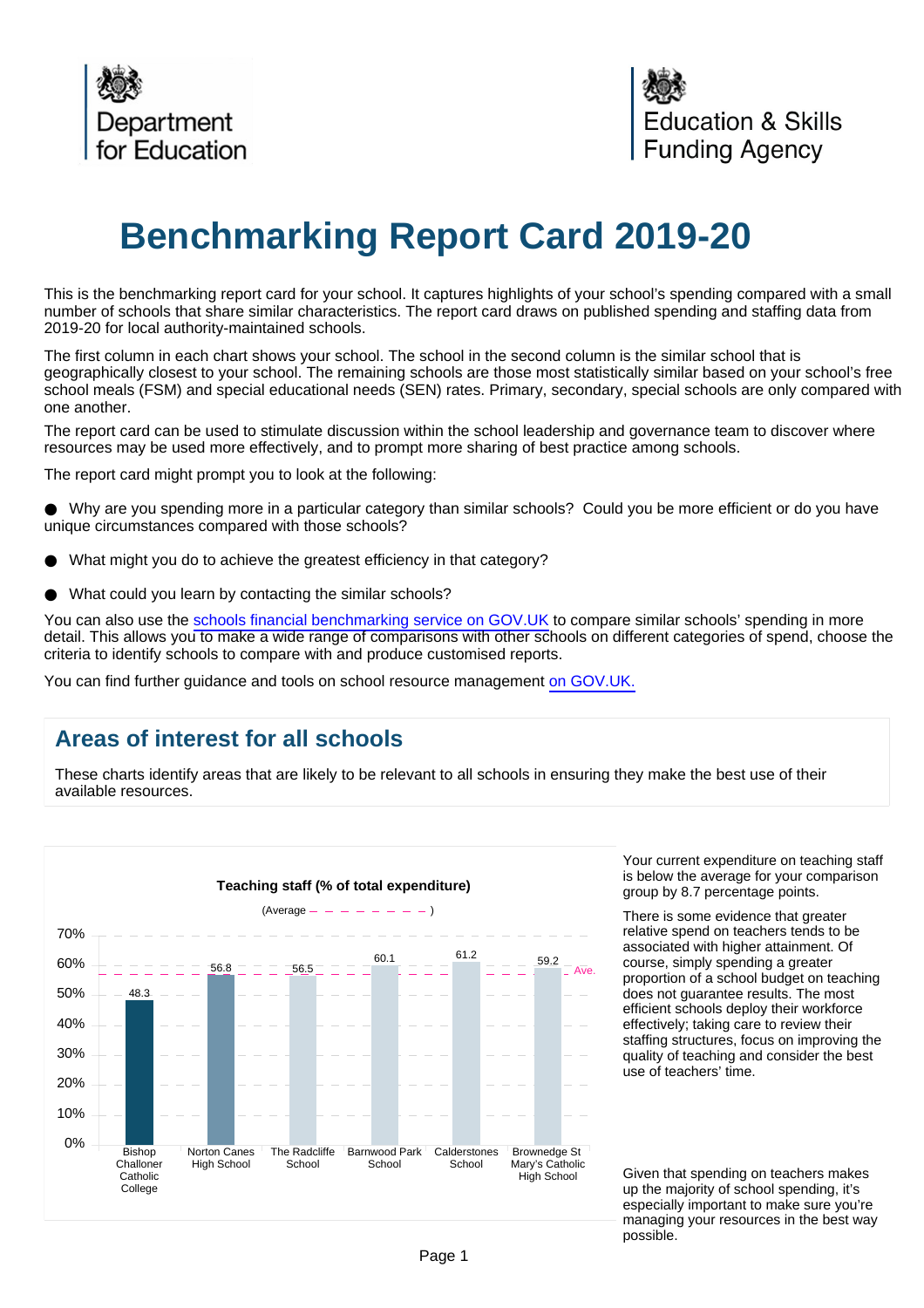

administrative/clerical functions is below the average for your comparison group by 0.4 percentage points.

This category refers to spend on administrative and clerical staff, administrative supplies and bought-in services such as legal and auditor costs.

Efficiencies in administrative/clerical expenditure could be made by upskilling staff, changing professional services supplier or reducing waste. Greater collaboration can also achieve greater efficiency and increase buying power. For more procurement guidance please click [here.](https://www.gov.uk/guidance/buying-for-schools)



average for your comparison group by 0.1 percentage points.

Keeping a modest level of revenue reserves from year to year is prudent, but if a school or trust is building up a substantial surplus there should be a clear plan for how it will be used to benefit .<br>pupils.



This graph shows the number of pupils to teachers. When reviewing staffing structures schools should consider pupil-teacher ratios in comparable schools, as well as allocation of classroom-based support staff.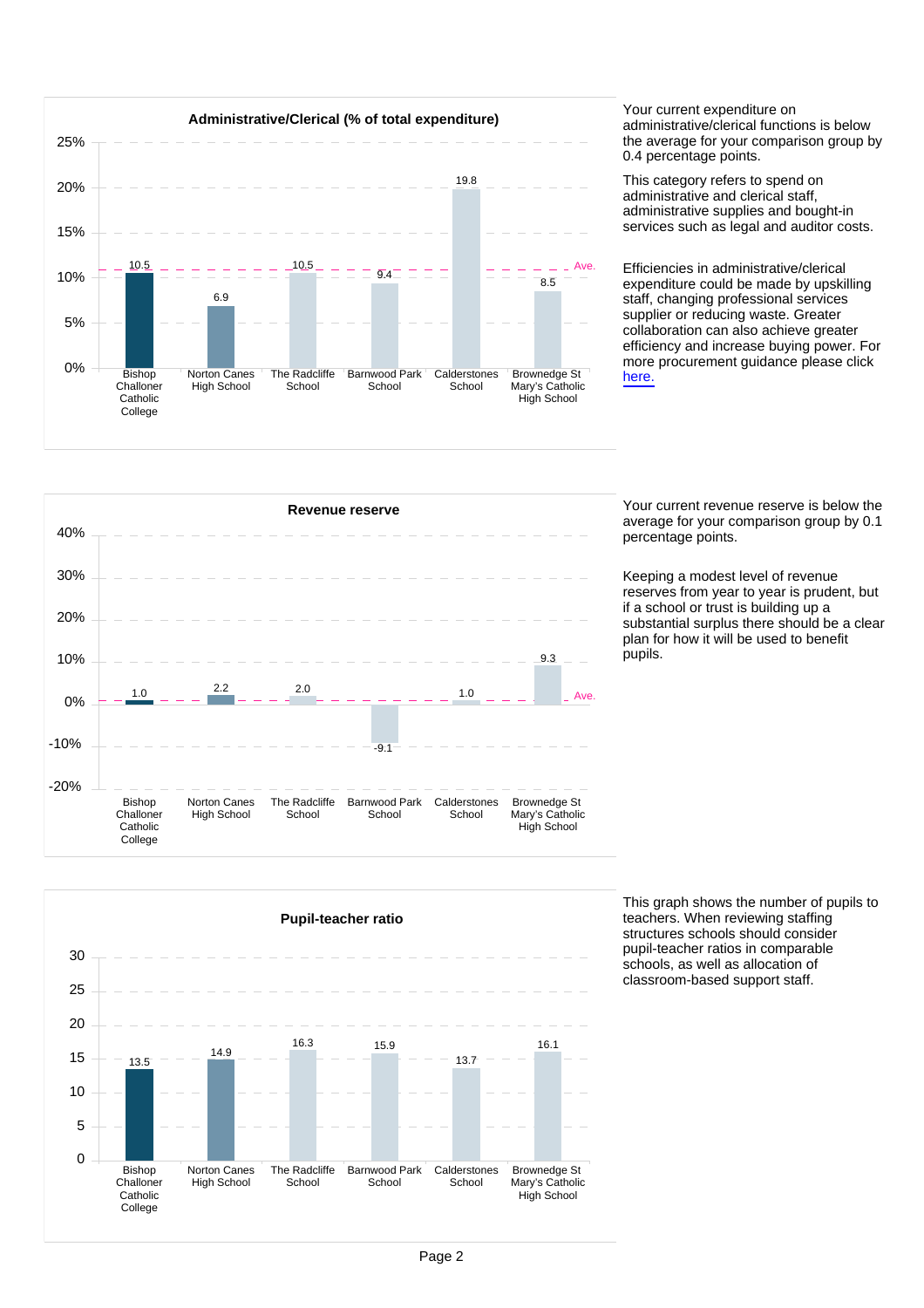# **Areas for further investigation**

The following areas have been identified as ones where your school may be able to improve the use of available resources. These are the expenditure categories where your expenditure is highest compared with the average of your comparison group.



consultancy is above the average for your comparison group by 9.4 percentage points.

Also known as "bought-in professional services - curriculum", this spending category includes spending in areas such as self-employed music teachers, paid support for underachieving groups, library and museum services as well as traditional curriculum consultancy services.



Your current expenditure on premises is above the average for your comparison group by 0.2 percentage points.

Maintaining school premises can save money on capital expenditure in the long term. However, regularly reviewing your premises contracts can identify opportunities to achieve greater value for money. Using procurement frameworks and collaborating with other schools to award a single premises contract can lead to significant savings.

#### **Your comparator schools**

The following schools have been chosen on the basis that they have the most similar contextual information. The first comparator in the list is your school, the second is the closest school with similar SEN and FSM data, and the remaining schools are those of the same type with the most similar SEN and FSM data to yours.

| <b>School Name</b>                       | <b>LAESTAB</b> | FSM % | SEN % | <b>FTE pupils</b> | <b>Distance</b><br>in miles | Spend<br>per pupil (pounds) |  |
|------------------------------------------|----------------|-------|-------|-------------------|-----------------------------|-----------------------------|--|
| <b>Bishop Challoner Catholic College</b> | 3305413        | 19.0  | 13.7  | 1213              | N/A                         | 8.767                       |  |
| Norton Canes High School                 | 8604066        | 16.4  | 14.6  | 470               | 17.3                        | 6.185                       |  |
| The Radcliffe School                     | 8265406        | 19.0  | 13.7  | 1193              | 52.1                        | 6,178                       |  |
| Barnwood Park School                     | 9164012        | 18.9  | 13.7  | 752               | 42.1                        | 5,395                       |  |
| Calderstones School                      | 3414427        | 19.4  | 13.4  | 1483              | 78.1                        | 6,213                       |  |
| Brownedge St Mary's Catholic High School | 8884623        | 18.3  | 13.7  | 732               | 95.4                        | 5,403                       |  |